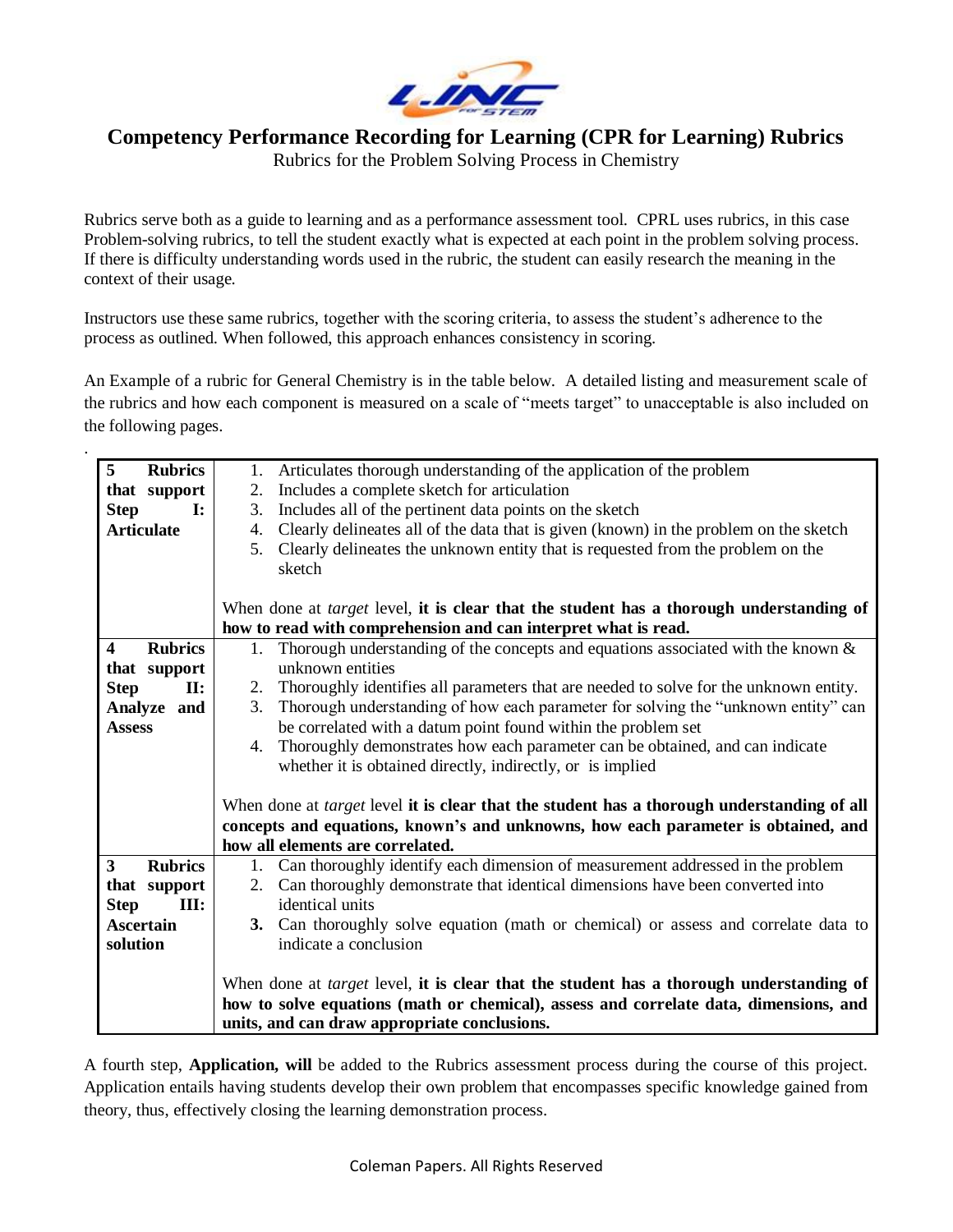

## **Triple A's INSTRUCTIONS**

**STEP ONE** ARTICULATE. Articulate the problem in your own words, with a clear interpretation and understanding of the intended application of the problem. **Write something down to aid in the articulation process!** This may include equations (mathematical or chemical), and/or a creative visual sketch of what is occurring in the problem. Make sure that all pertinent information is appropriately assigned in the sketch and is clearly articulated. You must delineate all information that is given in the problem and what "unknown entity" (measurement, structure, graph or data point) the problem is asking for you to determine during articulation.

**To achieve this feat**; Step one is a very critical step. It is in this step that the "clues" and directions for solving the problem are obtained. You should not attempt to proceed until step one is accomplished. You cannot solve a problem until you clearly know what the problem is. Your mind should focus solely on understanding the correct interpretation and application for the problem and to clearly determine what "unknown entity" the problem is asking you to determine. The only skill required for step one is "focused" comprehensive reading. Read and reread the problem until a clear mental picture of the intended application of the problem emerges and is internalized. This means that you have a clear picture of the application of the problem and can articulate the problem from a sketch. This usually requires several readings. Make a sketch of the process that is occurring in the problem and make sure that all terms stated in the problem are fully understood. Go to the text book or dictionary if needed. Make sure that all pertinent data is identified and properly labeled in your sketch.

**STEP TWO. ANALYZE & ASSESS.** Thoroughly familiarize yourself with the "unknown entity" and identify all parameters that are needed to solve for the "unknown entity".

Students are provided with the following directions:

**To accomplish this feat; Assess.** Gather all equations and concepts that have been studied that are associated with the "unknown entity". Focus on the equation or concept that requires the kind of data for solution that is presented in the problem. Go to your text book for clarification when needed. Determine and list all parameters that are needed to solve for the "unknown entity".

**ASSESS.** Now that you have listed the specific parameters that are needed to solve for the "unknown entity", you know which parameters must be obtained from information found in the problem set data. The next step is to verify how each desired parameter is obtained from the problem set data. Identify whether the parameter is obtained from direct, indirect (via equation, etc) or implied information from the problem set data or supplied from previous knowledge. Go to your text book for clarification when needed.

**STEP THREE.** ASCERTAIN SOLUTION. Solve for the "unknown entity". After obtaining all desired parameters from the problem set data, ascertain solution. This may require solving all mathematical or chemical equations or, assessing and correlating data to derive a conclusion.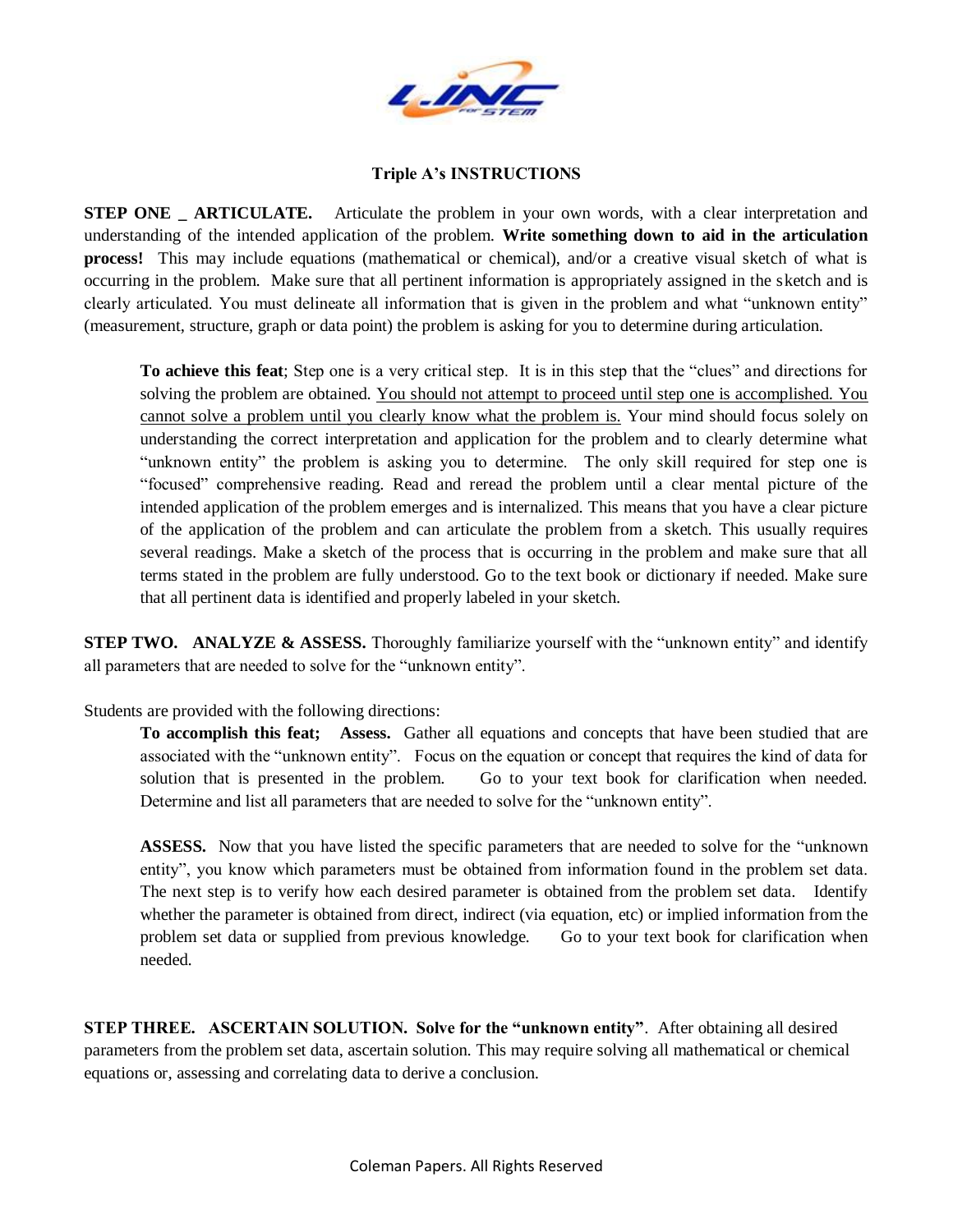

## **Assessment Tool for CPRL audio/video Output**

| Name                                        | Course                                                | Date                                        |                                                      |              |
|---------------------------------------------|-------------------------------------------------------|---------------------------------------------|------------------------------------------------------|--------------|
|                                             |                                                       |                                             |                                                      |              |
| Target (5 points)                           | Acceptable (4 points)                                 | <b>Marginal (3 points)</b>                  | <b>Unacceptable (0 Points)</b>                       | <b>Total</b> |
|                                             | Articulates acceptable                                | Articulates marginal                        | Articulates unacceptable                             |              |
| Articulates thorough                        | understanding of the                                  | understanding of the                        | understanding of the                                 |              |
| understanding of the                        | application of the problem                            | application of the                          | application of the problem                           |              |
| application of the                          |                                                       | problem                                     |                                                      |              |
| problem                                     |                                                       |                                             |                                                      |              |
| Includes a complete                         | Includes an acceptable                                | Includes a marginal                         | An unacceptable or no                                |              |
| sketch for articulation                     | sketch for articulation                               | sketch for articulation                     | sketch for articulation                              |              |
| Includes all of the                         | Includes an acceptable                                | Includes a marginal                         | Includes an unacceptable                             |              |
| pertinent data points                       | number of pertinent data                              | number of pertinent                         | number of data points on                             |              |
| on the sketch                               | points on the sketch                                  | data points on the                          | the sketch                                           |              |
|                                             |                                                       | sketch                                      |                                                      |              |
| Clearly delineates all                      | Clearly delineates most of                            | Delineates some of the                      | Does not delineate an                                |              |
| of the data that is                         | the data that is given in the                         | data that is given in the                   | acceptable number of data                            |              |
| given in the problem                        | problem on the sketch                                 | problem on the sketch                       | points on the sketch                                 |              |
| on the sketch                               |                                                       |                                             |                                                      |              |
| Clearly delineates the                      | Acceptably delineates the                             | Marginally delineates                       | Cannot delineate the                                 |              |
| unknown entity that is                      | unknown entity that is                                | the unknown entity that                     | unknown entity that is                               |              |
| requested from the                          | requested from the problem                            | is requested from the                       | requested from the                                   |              |
| problem on the sketch                       | on the sketch                                         | problem on the sketch                       | problem on the sketch                                |              |
| Thorough                                    | Acceptable understanding                              | Marginal                                    | Unacceptable                                         |              |
| understanding of the                        | of the concepts and                                   | understanding of the                        | understanding of the                                 |              |
| concepts and                                | equations associated with the                         | concepts and equations                      | concepts and equations                               |              |
| equations associated                        | unknown entity.                                       | associated with the                         | associated with the                                  |              |
| with the unknown                            |                                                       | unknown entity.                             | unknown entity.                                      |              |
| entity.                                     |                                                       |                                             |                                                      |              |
| Thoroughly identifies                       | Acceptably identifies all                             | Marginally identifies all                   | Cannot identify all                                  |              |
| all parameters that are                     | parameters that are needed to                         | parameters that are                         | parameters that are needed                           |              |
| needed to solve for                         | solve for the unknown                                 | needed to solve for the                     | to solve for the unknown                             |              |
| the unknown entity.                         | entity.                                               | unknown entity.                             | entity.                                              |              |
|                                             |                                                       |                                             |                                                      |              |
| Thorough                                    | Acceptable under-standing                             | has a marginal                              | Has an unacceptable                                  |              |
| understanding of how                        | of how parameter element<br>for solving the "unknown" | understanding of how                        | understanding of how each                            |              |
| each parameter for<br>solving the "unknown" | can be correlated with a                              | each parameter for<br>solving the "unknown" | parameter for solving the<br>"unknown entity" can be |              |
| entity" can be                              | datum point found within the                          | entity" can be correlated                   | correlated with a datum                              |              |
| correlated with a                           | problem set                                           | with a datum point                          | point found within the                               |              |
| datum point found                           |                                                       | found within the                            |                                                      |              |
| within the problem set                      |                                                       | problem set                                 | problem set                                          |              |
| Thoroughly                                  | Acceptably demonstrates                               | Marginally                                  | Cannot demonstrate how                               |              |
| demonstrates how                            | how each parameter can be                             | demonstrates how each                       | each parameter can be                                |              |
| each parameter can be                       | obtained, and can indicate                            | parameter can be                            | obtained, and cannot                                 |              |
| obtained, and can                           | whether it is obtained                                | obtained, and can                           | indicate whether it is                               |              |
| indicate whether it is                      | directly, indirectly, or is                           | indicate whether it is                      | obtained directly,                                   |              |
| obtained directly,                          | implied                                               | obtained directly,                          | indirectly, or is implied                            |              |
|                                             |                                                       |                                             |                                                      |              |